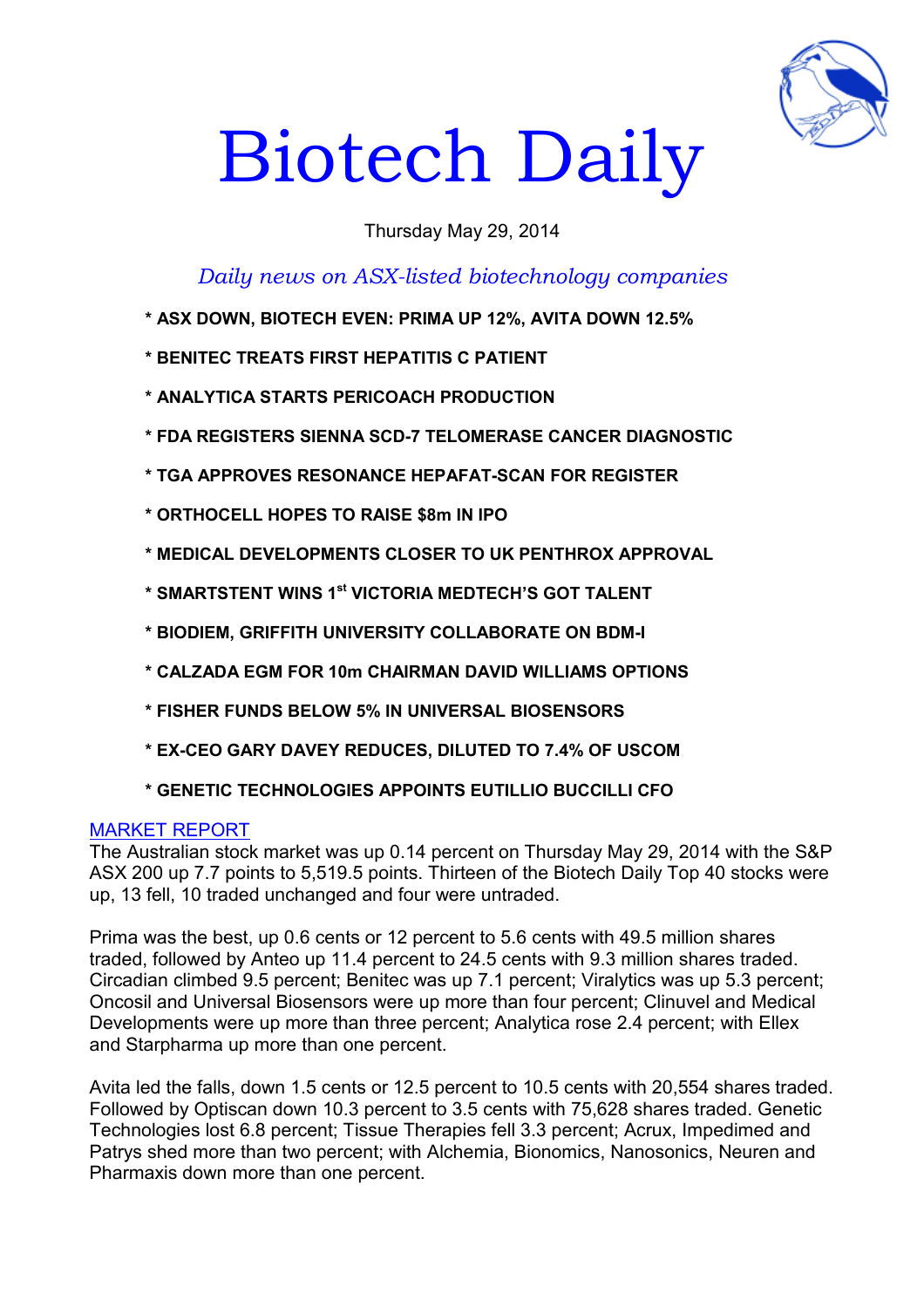## BENITEC BIOPHARMA

Benitec says it has dosed the first patient in its first-in-man, single infusion, phase I/IIa trial of TT-034 for hepatitis C.

Benitec chief executive officer Dr Peter French said the start of the trial was "a landmark in the company's history".

The company said that the trial was the first time Benitec's gene silencing technology, DNA-directed RNA interference (ddRNAi) had been used systemically in patients.

Dr French said the primary objective of the first trial was to demonstrate that TT-034 could be used safely in patients with hepatitis C.

"Pre-clinical work in non-human primates demonstrated very low toxicity results at therapeutically relevant doses and we're hopeful that we will see the same favorable tolerability in humansm," Dr French said.

"In addition, we will be able to assess the impact of TT-034 treatment on ... viral load in these patients and this important efficacy marker constitutes one of the secondary endpoints of this study," Dr French said.

Benitec said that the TT-034 phase I/IIa clinical trial was an open label, dose escalation study in 14 patients chronically infected with hepatitis C genotype 1.

The company said that initial patient cohorts would be treated with a sub-therapeutic dose of TT-034 to ensure that there were no unexpected safety concerns, before proceeding to higher, potentially therapeutic doses.

Benitec said that the data safety monitoring board would assess the data from each patient after the first patient in each cohort and between cohorts and would determine the timing of each subsequent dosing.

Benitec was up eight cents or 7.1 percent to \$1.20.

#### **ANALYTICA**

Analytica says it has begun production of its intra-vaginal Pericoach sensor devices for pelvic floor strengthening, with "first domestic sales expected in the next few weeks". Analytica said the first units would be shipped to trained Pericoach accredited pelvic floor exercise clinics and specialists.

The company said that patients could buy the Pericoach device and subscription during a consultation with an accredited health professional using its point-of-sale hardware.

Analytica said that a Federal Government program was available to reimburse the cost of associated health professionals treating chronic urinary stress incontinence, a factor likely to encourage patients to seek help from their clinicians.

The company said it had 7,400 units on order to be delivered over the next few months and sales at \$298 a unit could provide \$2.1 million in revenue.

Analytica said the production system could be quickly and inexpensively scalable with capacity increases funded from sales.

The company said that its production partner had the capacity for about 125,000 units a year and doubling the capacity would incur a \$60,000 cost in duplicate tools which could be online in eight weeks.

Analytica said that increasing production capacity to millions of units a year could be achieved at our existing production partners for less than \$1 million with Analytica maintaining ownership of the tools and intellectual property.

Analytica chief executive officer Geoff Daly said the company was "in a very strong position ... [with] no debt, cash in the bank thanks to the recent capital raising, and a unique product that treats a massive and unmet medical need".

Analytica was up 0.1 cents or 2.4 percent to 4.2 cents.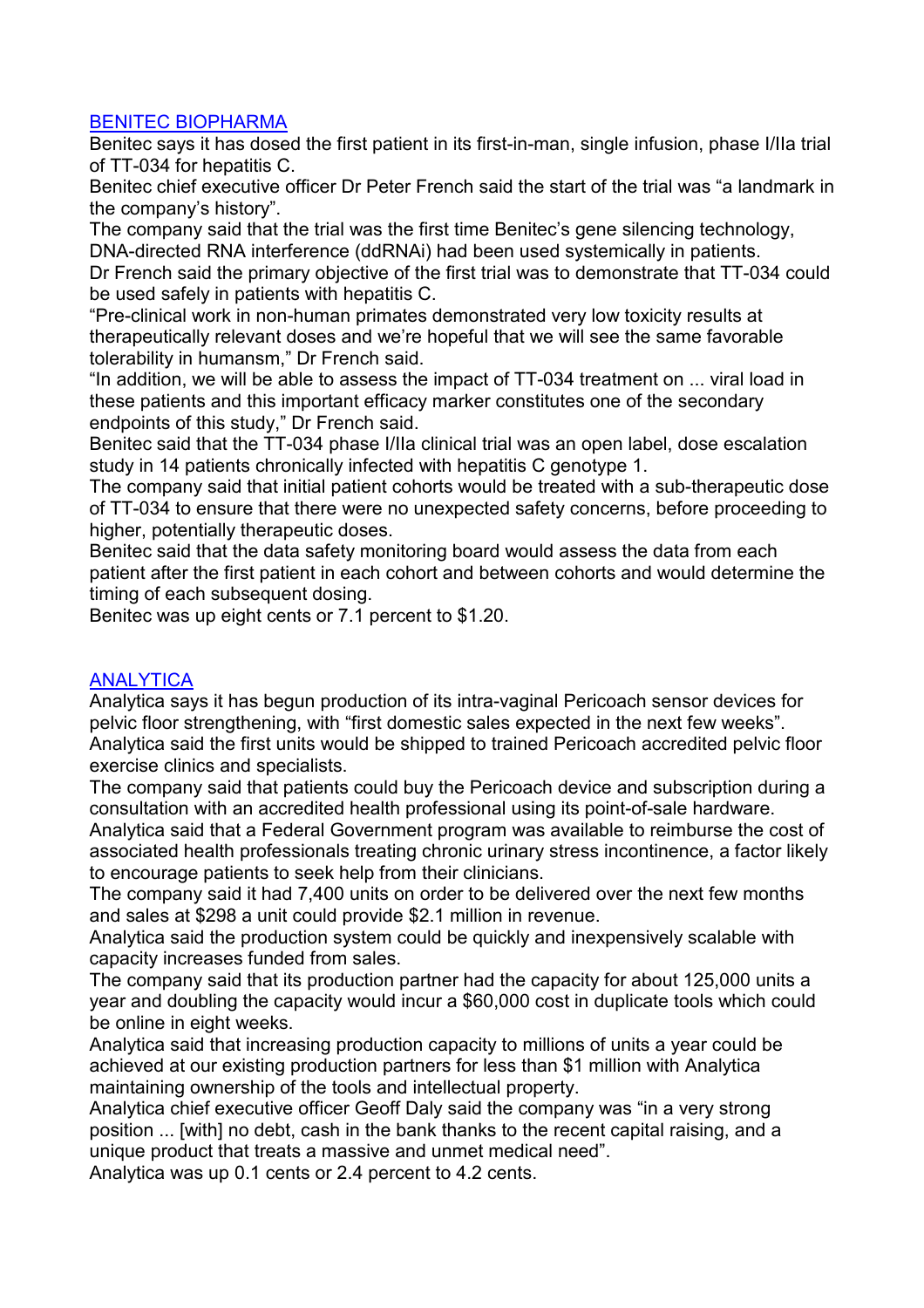#### SIENNA CANCER DIAGNOSTICS

Sienna has registered its lead product the anti-human telomerase reverse transcriptase (hTERT) antibody SCD-A7 with the US Food and Drug Administration.

Sienna said that under the FDA registration, US-based pathology laboratories could develop their own diagnostic tests for cancer, using its SCD-A7 reagent which was an antibody against telomerase, an established biomarker for cancer.

The company said that telomerase was an enzyme that elongated chromosome ends, or telomeres, and could be found in up to 90 percent of human carcinomas.

Sienna said that given the established power of the telomerase biomarker in correlating with malignancy, global pathology labs are interested in accessing this new reagent to develop their own diagnostic tests.

The company said it was in advanced discussions with major US pathology companies, with first sales expected by the end of 2014.

Sienna managing director Dr Kerry Hegarty said that US pathology labs would "soon be the first in the world to be able to offer patients a urine test for bladder cancer developed using our product".

"Data from Sienna's in-house clinical studies indicated potential benefits of SCD-A7 over other current testing procedures," Dr Hegarty said.

"Those results, combined with the non-invasive nature of the test, represent an important innovation, both for clinicians and patients," Dr Hegarty said.

Sienna said that cystoscopy was the industry standard for the diagnosis and monitoring of bladder cancer and could cost up to \$US2,000 per procedure, whereas its non-invasive urine tests using the reagent might assist in the early, cost effective detection of cancer, with an expected cost of less than \$US150 per test.

"Registration of this product with the FDA and imminent first sales mark major milestones for Sienna," Dr Hegarty said.

Sienna said that bladder cancer was the fifth most common cancer in the US, with more than 72,000 cases diagnosed in 2013 expected to rise to more than 74,500 in 2014. The company said that it was in commercial and clinical discussions in Australia and Europe, with distribution plans for South East Asia, Canada and South America. Sienna is a public unlisted company

#### RESONANCE HEALTH

Resonance says it has Therapeutic Goods Administration approval to list its Hepafat-Scan product on the Australian Register of Therapeutic Goods.

Resonance said that the Hepafat-Scan was a software medical device that enabled the non-invasive measurement of fatty liver using magnetic resonance imaging and Register listing was an important milestone as the company prepared to launch the product.

Resonance said the listing enabled it to supply Hepafat-Scan in Australia and to apply the Conformité Européenne (CE) mark, enabling the product to be sold in Europe.

The company said that the US Food and Drug Administration cleared the Hepafat-Scan in 2013.

The company said that fatty liver disease could be asymptomatic and was often undiagnosed and the gold standard for diagnosis was a liver biopsy with a visual estimate of fat by a pathologist.

Resonance said that the Hepafat-Scan provided a non-invasive solution to researchers and clinicians that needed to measure the liver fat content of their patients and the Hepafat-Scan reported the percentage of the liver that was fat.

Resonance was up 0.8 cents or 17.0 percent to 5.5 cents with 7.8 million shares traded.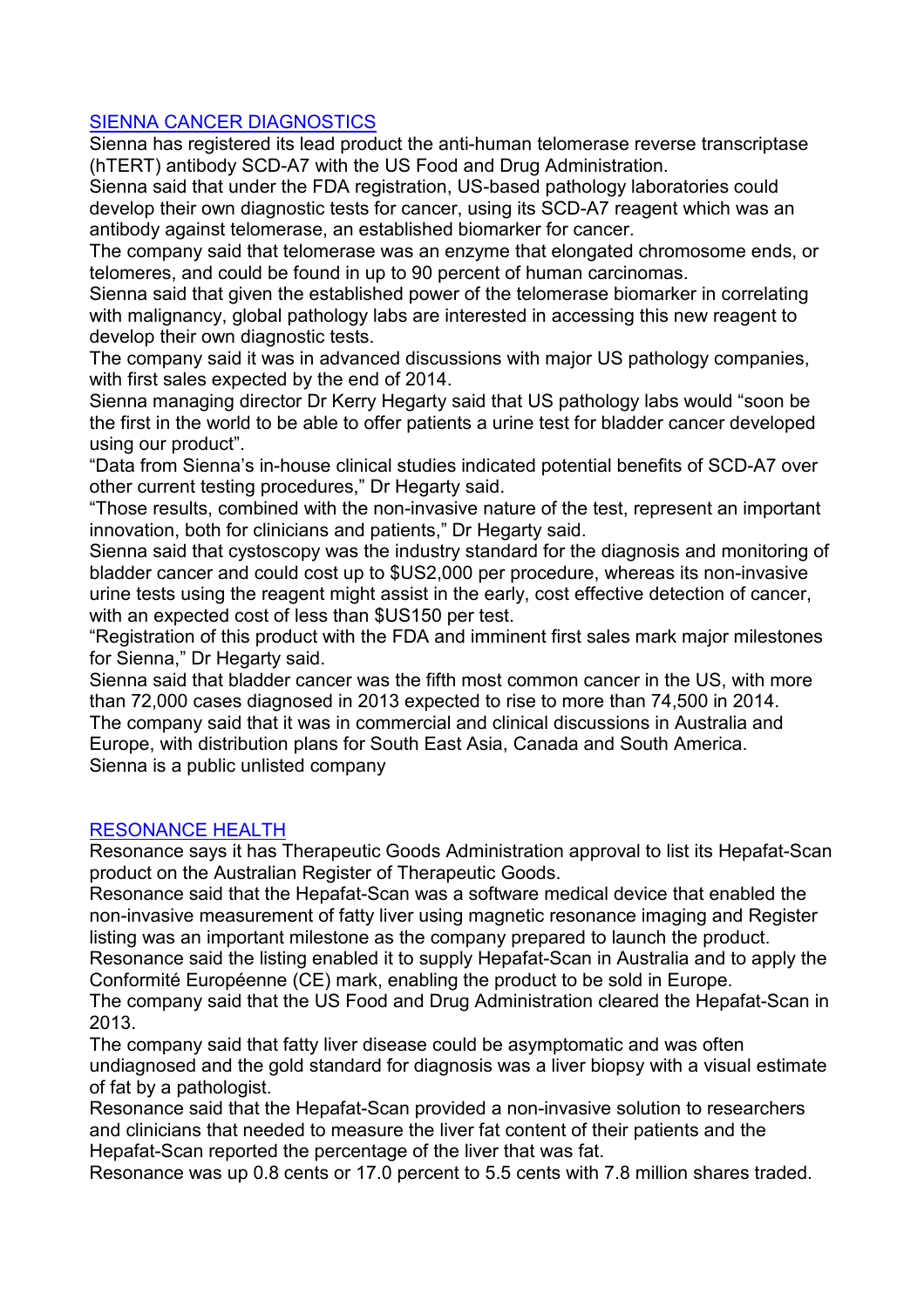#### **ORTHOCELL**

Orthocell says it hopes to raise \$8 million through an initial public offer of 20 million shares at 40 cents a share and list on the ASX.

Orthocell said it was developing treatments for tendon, cartilage and soft tissue injuries using its Ortho-ATI autologous tenocyte implantation, using a patient's own stem cells to repair damaged tendons, and its collagen-based scaffold Celgro to provide mechanical strength to facilitate tissue repair and healing in a variety of orthopaedic, reconstructive and surgical applications was in late stage development (BD: Apr 16, 2014).

The company said that the public offer was being led by the Sydney-based KTM Capital and the Perth-based Azure Capital with Shaw Stockbroking as co-manager.

Orthocell said that the funds would be used to finalize the development of Celgro and apply for Australian regulatory approval; maintain regulatory approvals for Ortho-ATI and Ortho-ACI cartilage repair product in Australia; increase marketing of Ortho-ATI in Australia; and prepare for regulatory approvals of Ortho-ATI.

Orthocell chief executive officer Paul Anderson said that musculo-skeletal conditions were "the most common reason to access health care services and costs Australia more than \$4 billion each year".

"Regenerative medicine aims to address these conditions by repairing and regenerating damaged tissue using the body's own building blocks in a more effective manner than ever before," Mr Anderson said.

"To date, clinic trial data has demonstrated the long term effectiveness of Ortho-ATI in its ability to regenerate tendon structure, offering patients both ongoing pain relief and restoration of function," Mr Anderson said.

Orthocell chairman Dr Stewart Washer said Orthocell was "a revenue generating company whose line of products have wide ranging applicability in repairing tendon, cartilage and soft tissue which has been damaged by disease, injury and the ageing process". Orthocell said it had Australian Therapeutic Goods Administration approval to manufacture and sell Ortho-ATI in Australia, New Zealand and affiliated countries. The company said that the prospectus was available at: [www.orthocell.com.au](http://www.orthocell.com.au/).

## MEDICAL DEVELOPMENTS INTERNATIONAL

Medical Developments says it expects to file its responses to the UK Medicines and Healthcare Products Regulatory Agency for its Penthrox analgesic inhaler, next week. Medical Developments said that it submitted its regulatory dossier and marketing authorization application in November 2013, received its first round of questions, the responses had been completed, with the review expected to be completed in six months. Medical Developments said that if successful, the Penthrox inhaler would be approved for sale in the UK, France, Belgium and Ireland before the end of 2014.

The company said it had signed binding terms sheets and final documentation with distribution companies in Mexico and Singapore, had unsigned offers from potential representatives in the UK, France, Belgium, Ireland, Spain and Hungary, with some agreements including upfront licence payments and was discussing distribution partnerships with companies in Israel, Taiwan and Canada.

The company said that along with US approval for its Space Chamber Plus range of respiratory devices, it had added respiratory masks to the products and the combination mask and spacer products were expected to be on sale in the US in the next two months. Medical Developments said it expected its Commonwealth Scientific and Industrial Research Organisation project to reduce manufacturing costs to be completed this year. Medical Developments was up four cents or 3.3 percent to \$1.25.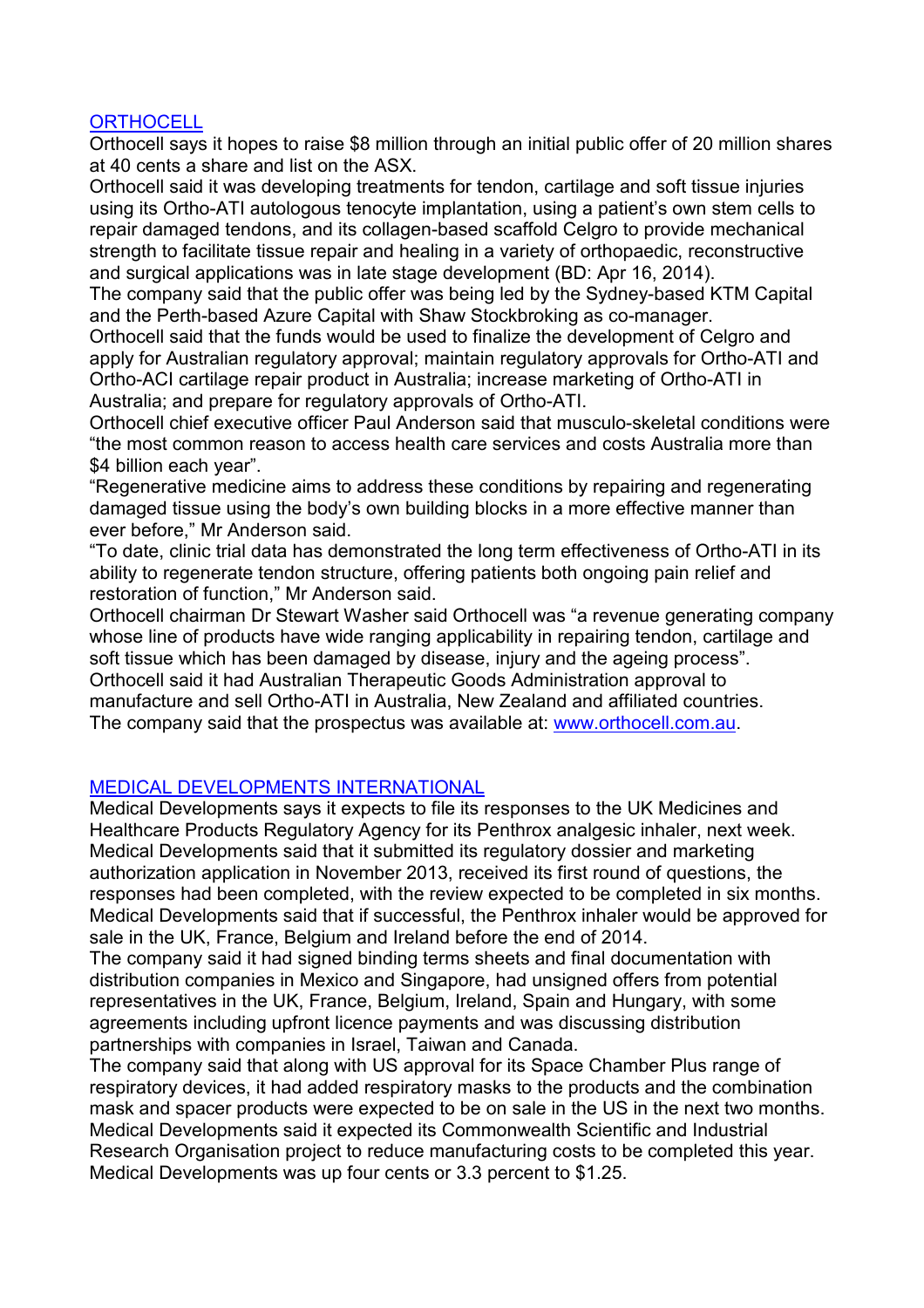## VICTORIA GOVERNMENT, SMALL TECHNOLOGIES CLUSTER

Victoria Minister for Technology Gordon Rich-Phillips says Smartstent has won the inaugural Medtech's Got Talent challenge.

A Victoria Government media release said the competition was run by the Small Technologies Cluster with support from the Victorian Government and recognized "the achievements of the state's brightest medical technology entrepreneurs".

The media release said that Smartstent was developed by Melbourne-based clinicians, Dr Thomas Oxley, Dr Nicholas Opie and Dr Rahul Sharma, who identified the need for new technology to assist patients in their care.

Mr Rich-Phillips said Smartstent's brain-machine interface gathered and decoded brain signals to control devices such as prosthetic limbs and had the potential to transform the lives of people living with paralysis as a result of disease or injury.

"Through its participation in the Medtech's Got Talent challenge, Smartstent and its fellow finalists have attracted greater attention in the marketplace, while also undertaking an accelerated technology development program including intensive mentoring and a range of business workshops," Mr Rich-Phillips said.

The media release said that Smartstent was seeking \$3 million in further investment. The Victorian Government said it had supported the Medtech's Got Talent program with \$278,000 in funding through its Enabling Technologies Skills Strategy – Small Technologies program.

The media release said that Medtech's Got Talent assisted promising entrepreneurs to develop business concept pitching skills, technology roadmaps and launch commercialization activities, and the program was open to students, recent graduates or post-doctoral students employed by a Victorian-based institution or company.

## **BIODIEM**

Biodiem says it will collaborate with Griffith University to screen candidate proteins that potentially interact with BDM-I and explore predicted binding interactions. Biodiem said that Griffith University's Institute of Glycomics would identify possible candidates which were structurally related to BDM-I from the protein database bank. The company said that the database contained all known structures between protein targets and their ligands and BDM-I would be verified against the identified targets and the results fed into an information package about how BDM-I worked as an antimicrobial. The company said that the work would be co-funded by Griffith University's Industry Fund and Biodiem and the project would be led by Prof Yaoqi Zhou and Dr Joe Tiralongo. Biodiem is a public unlisted company.

## **CALZADA**

Calzada will vote to grant chairman David Williams 10,000,000 options with 7,500,000 exercisable at nine cents each and 2,500,000 exercisable at 20 cents each.

Calzada said the company was trading below nine cents share when Mr Williams was appointed to the board earlier this year (BD: Feb 28, Mar 13, 2014).

The company said that the options would be granted within one month of approval at the meeting and were exercisable within three years.

In its most recent Appendix 3B notice, Calzada had 418,509,426 shares on issue.

The meeting will be held at Unit 2, 320 Lorimer Street, Port Melbourne on July 1 9, 2014 at 9am (AEST).

Calzada fell 0.7 cents or 6.7 percent to 9.8 cents with one million shares traded.